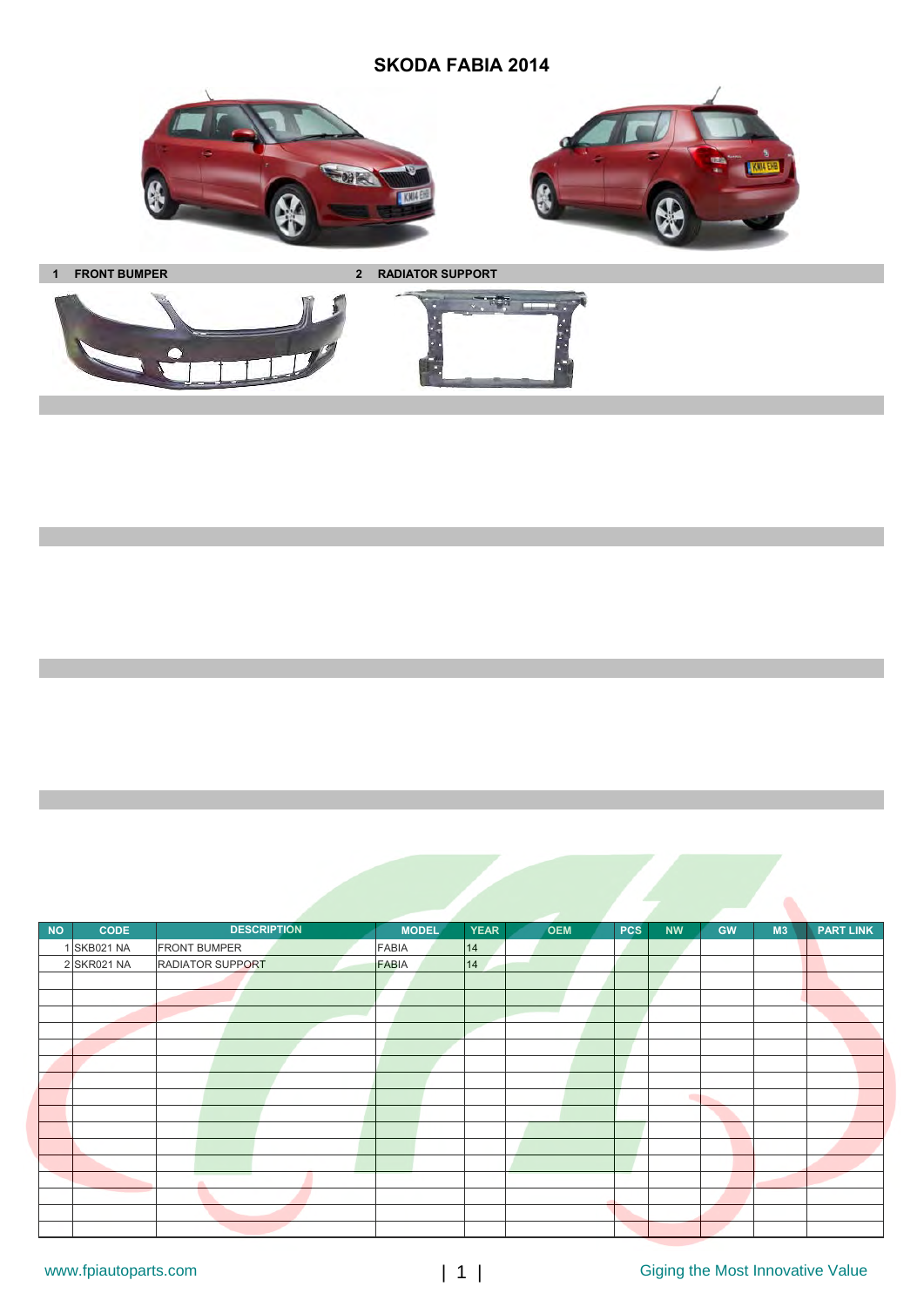

| <b>NO</b> | <b>CODE</b>        | <b>DESCRIPTION</b>  | <b>MODEL</b>   | <b>YEAR</b><br><b>OEM</b> | <b>PCS</b> | <b>NW</b> | <b>GW</b> | M <sub>3</sub> | <b>PART LINK</b> |
|-----------|--------------------|---------------------|----------------|---------------------------|------------|-----------|-----------|----------------|------------------|
|           | SKB001 NA          | <b>FRONT BUMPER</b> | <b>OCTAVIA</b> | $13 - 15$                 |            |           |           |                |                  |
|           | 2 SKG001 NA        | <b>GRILLE</b>       | <b>OCTAVIA</b> | $13 - 15$                 |            |           |           |                |                  |
|           | 3 SKHL001 LA       | <b>HEAD LAMP LH</b> | <b>OCTAVIA</b> | $13 - 15$                 |            |           |           |                |                  |
|           | SKHL001 RA         | <b>HEAD LAMP RH</b> | <b>OCTAVIA</b> | $13 - 15$                 |            |           |           |                |                  |
|           | 4 SKFL001 LA       | <b>FOG LAMP LH</b>  | <b>OCTAVIA</b> | $13 - 15$                 |            |           |           |                |                  |
|           | SKFL001 RA         | FOG LAMP RH         | <b>OCTAVIA</b> | $13 - 15$                 |            |           |           |                |                  |
|           | <b>5 SKL001 LA</b> | TAIL LAMP LH        | <b>OCTAVIA</b> | $13 - 15$                 |            |           |           |                |                  |
|           | SKL001 RA          | <b>TAIL LAMP RH</b> | <b>OCTAVIA</b> | $13 - 15$                 |            |           |           |                |                  |
|           |                    |                     |                |                           |            |           |           |                |                  |
|           |                    |                     |                |                           |            | ۰         |           |                |                  |
|           |                    |                     |                |                           |            |           |           |                |                  |
|           |                    |                     |                |                           |            |           |           |                |                  |
|           |                    |                     |                |                           |            |           |           |                |                  |
|           |                    |                     |                |                           |            |           |           |                |                  |
|           |                    |                     |                |                           |            |           |           |                |                  |
|           |                    |                     |                |                           |            |           |           |                |                  |
|           |                    |                     |                |                           |            |           |           |                |                  |
|           |                    |                     |                |                           |            |           |           |                |                  |

Ò,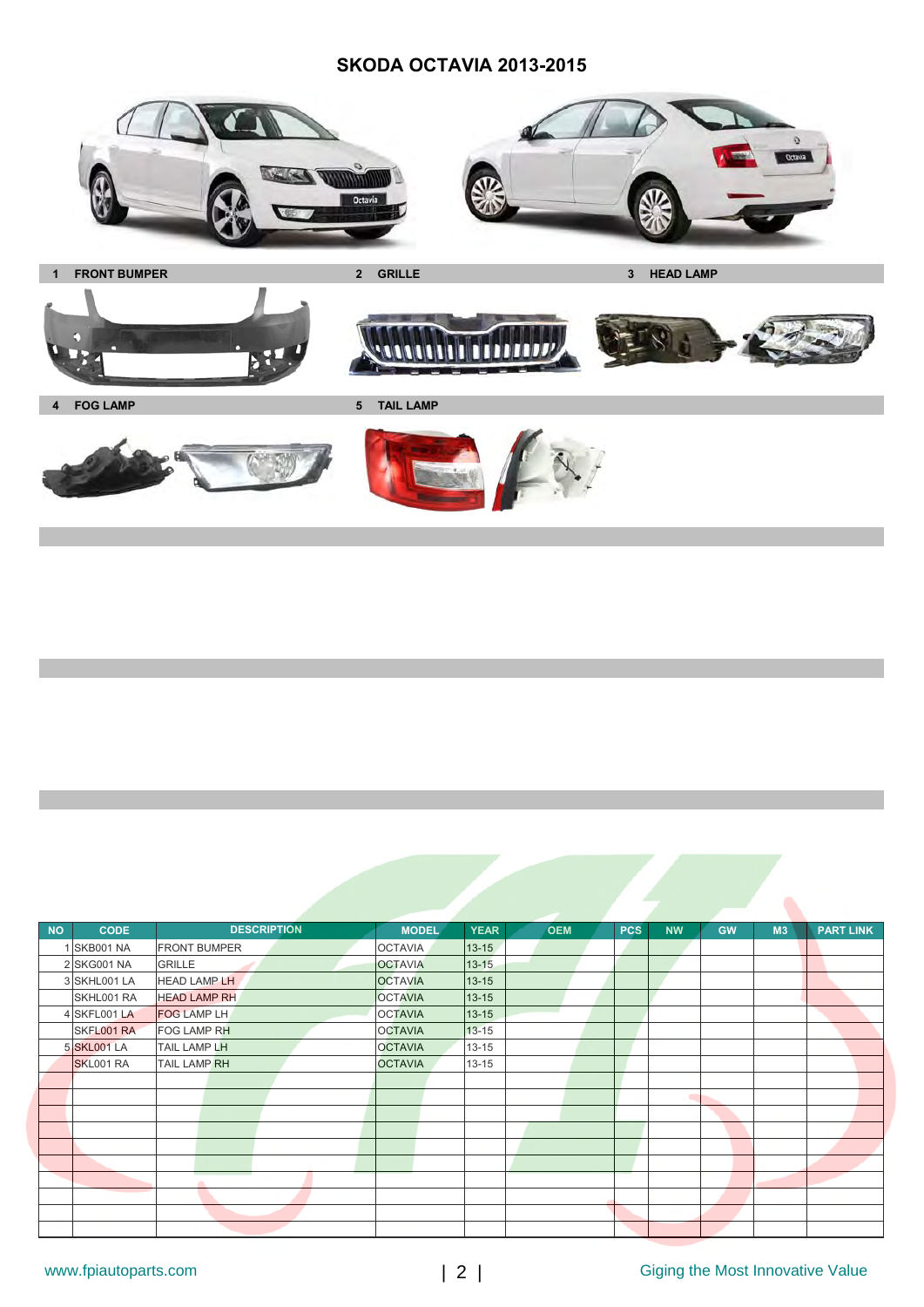

| <b>NO</b> | <b>CODE</b>        | <b>DESCRIPTION</b>           | <b>MODEL</b> | <b>YEAR</b> | <b>OEM</b> | <b>PCS</b> | <b>NW</b> | <b>GW</b> | M <sub>3</sub> | <b>PART LINK</b> |
|-----------|--------------------|------------------------------|--------------|-------------|------------|------------|-----------|-----------|----------------|------------------|
|           | 1 SKB011 NA        | <b>FRONT BUMPER FINISHER</b> | <b>RAPID</b> | $13 - 15$   |            |            |           |           |                |                  |
|           | 2 SKG011 NA        | <b>GRILLE</b>                | <b>RAPID</b> | $13 - 15$   |            |            |           |           |                |                  |
|           | 3 SKHL011 LA       | <b>HEAD LAMP LH</b>          | <b>RAPID</b> | 13-15       |            |            |           |           |                |                  |
|           | SKHL011 RA         | <b>HEAD LAMP RH</b>          | <b>RAPID</b> | $13 - 15$   |            |            |           |           |                |                  |
|           | 4 SKFL011 LA       | <b>FOG LAMP LH</b>           | <b>RAPID</b> | 13-15       |            |            |           |           |                |                  |
|           | SKFL011 RA         | <b>FOG LAMP RH</b>           | <b>RAPID</b> | $13 - 15$   |            |            |           |           |                |                  |
|           | <b>5 SKL011 LA</b> | <b>TAIL LAMP LH</b>          | <b>RAPID</b> | $13 - 15$   |            |            |           |           |                |                  |
|           | SKL011 RA          | <b>TAIL LAMP RH</b>          | <b>RAPID</b> | $13 - 15$   |            |            |           |           |                |                  |
|           |                    |                              |              |             |            |            |           |           |                |                  |
|           |                    |                              |              |             |            |            | ٠         |           |                |                  |
|           |                    |                              |              |             |            |            |           |           |                |                  |
|           |                    |                              |              |             |            |            |           |           |                |                  |
|           |                    |                              |              |             |            |            |           |           |                |                  |
|           |                    |                              |              |             |            |            |           |           |                |                  |
|           |                    |                              |              |             |            |            |           |           |                |                  |
|           |                    |                              |              |             |            |            |           |           |                |                  |
|           |                    |                              |              |             |            |            |           |           |                |                  |
|           |                    |                              |              |             |            |            |           |           |                |                  |